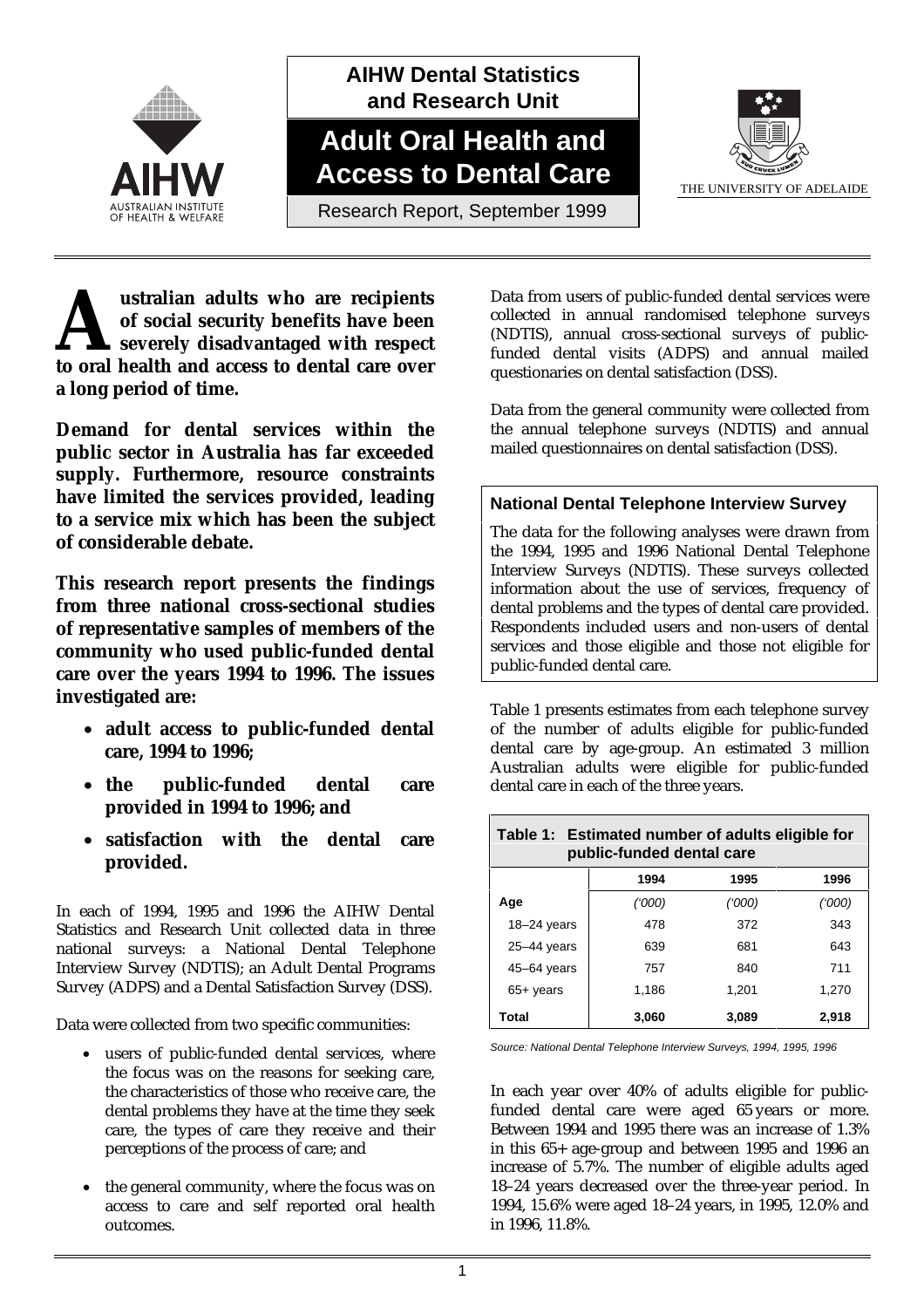Figure 1 shows the estimated number of adults, by age-group, who accessed public-funded dental care in the 12 months prior to each telephone survey.



Between 1994 and 1995, there was an increase of 97,000 (15.7%) in the number of adults who made a publicfunded dental visit in the previous 12 months. This increase was predominantly among adults aged 65 years or more, where the number increased 103.6% from 138,000 to 281,000. In this same period there was a substantial reduction of 56,000 (31.6%) in the number of 18–24-year-olds who made a public-funded visit in the previous 12 months. In the age-group 25–44 years there was a small decrease in the number making a public-funded visit in 1995, and among the age-group 45–64 years a small increase in 1995.

Between 1995 and 1996, there was a further increase of 101,000 (14.1%) in the number of adults who used public-funded dental care during the previous 12 months. The number of adults aged 65 years or more who made a public-funded dental visit in the previous 12 months decreased by 61,000 (21.7%). There was an increase of 113,000 (67.3%) in the 25–44 year age-group receiving care between 1995 and 1996, and an increase of 60,000 (41.7%) in the 45–64 year agegroup. There was a small downwards trend in visits among the 18–24 year age-group between 1995 and 1996.

Table 2 shows estimates of the source of dental care for all adults eligible for public-funded care. Over the three-year period the percentage of eligible adults receiving public-funded care increased from 15.7% to 24.9%.

| Table 2: Dental care of adults eligible for<br>public-funded care |      |      |      |  |  |
|-------------------------------------------------------------------|------|------|------|--|--|
|                                                                   | 1994 | 1995 | 1996 |  |  |
|                                                                   | ℅    | ℅    | ℅    |  |  |
| Public-funded                                                     | 15.7 | 23.5 | 24.9 |  |  |
| Privately funded                                                  | 37.7 | 27.4 | 31.4 |  |  |
| No care                                                           | 46.6 | 49.1 | 43.7 |  |  |

*Source: National Dental Telephone Interview Surveys, 1994, 1995, 1996*

Between 1994 and 1995, there was a decrease in the percentage of eligible adults who received privately funded care, from 37.7% to 27.4%. In 1996, this percentage increased to 31.4%, 6.3 percentage points less than that of 1994. The percentage of adults eligible for public-funded care who did not receive any care increased between 1994 and 1995 then decreased between 1995 and 1996 to a level lower than that of 1994.

Table 3 shows the percentages of eligible adults who received public-funded dental care by age-group.

| Table 3: Estimated percentage of adults eligible<br>for public-funded dental care who<br>received public-funded dental care |      |      |      |  |  |
|-----------------------------------------------------------------------------------------------------------------------------|------|------|------|--|--|
|                                                                                                                             | 1994 | 1995 | 1996 |  |  |
| Age                                                                                                                         | %    | %    | %    |  |  |
| $18 - 24$ years                                                                                                             | 37.0 | 32.5 | 32.1 |  |  |
| $25 - 44$ years                                                                                                             | 27.5 | 24.7 | 43.7 |  |  |
| 45-64 years                                                                                                                 | 16.6 | 17.1 | 28.7 |  |  |
| $65+$ years                                                                                                                 | 11.6 | 23.4 | 17.3 |  |  |

*Source: National Dental Telephone Interview Surveys, 1994, 1995, 1996*

In 1994, 37.0% of adults aged 18–24 who were eligible for public-funded dental care, received that care. This percentage decreased to 32.5% in 1995 and to 32.1% in 1996. Among the 25–44 and 45–64 year age-groups, the percentage receiving public-funded dental care remained reasonably static between 1994 and 1995, but increased substantially in 1996. While there was a substantial increase in the percentage of the age-group 65 years or more receiving public-funded dental care between 1994 and 1995, this percentage decreased in 1996; however, this percentage was higher than that of 1994.

The waiting times for a check-up for public-funded dental care are shown in Figure 2. These results relate only to those adults eligible for public-funded dental care who were dentate and received public-funded dental care in the previous 12 months.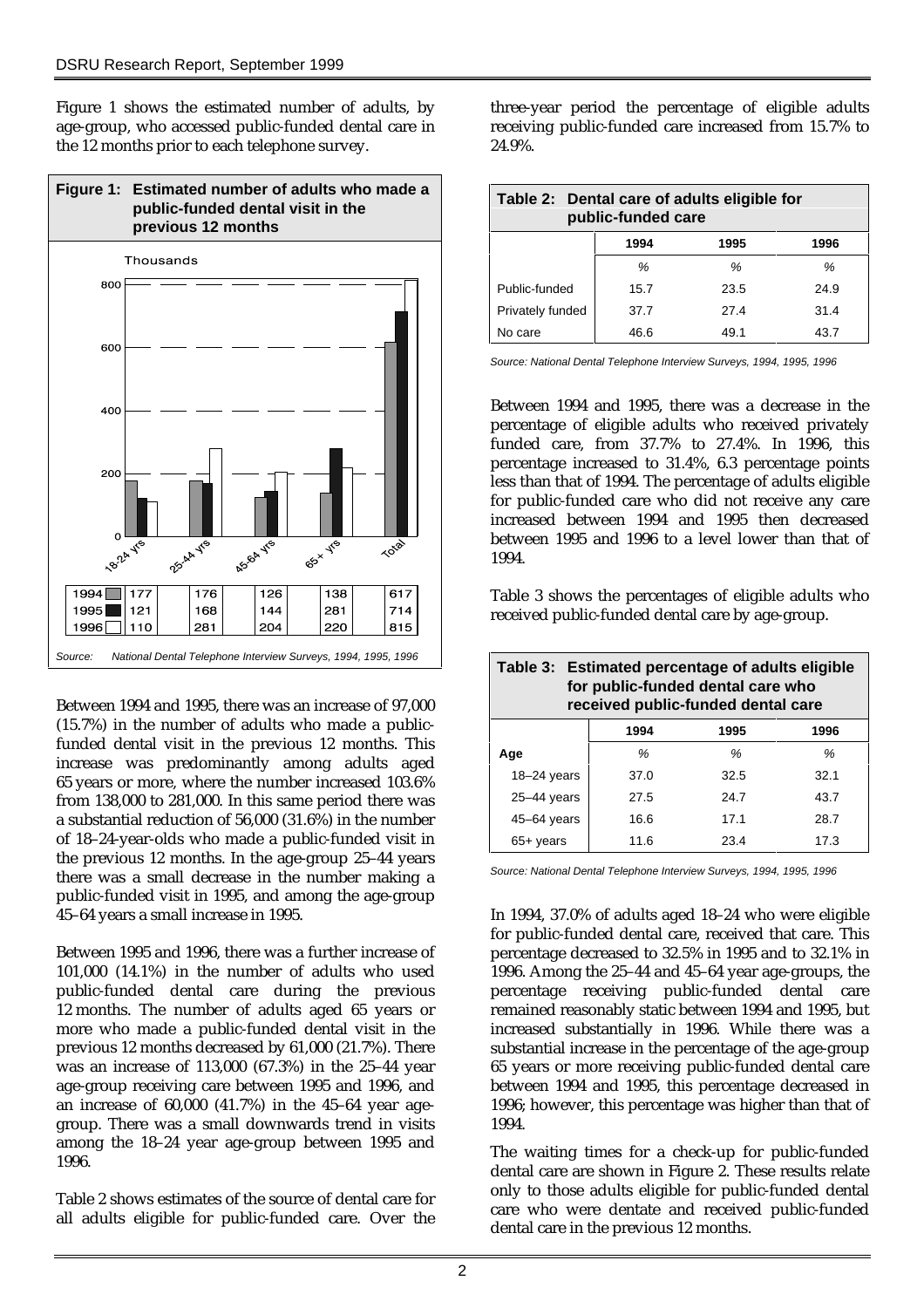Over the three-year period the waiting time for a public-funded visit for a check-up declined. There was a substantial increase (from 47.5% in 1994 to 61.5% in 1996) in the percentage of adults who received a public-funded check-up in less than one month. There was a corresponding decrease in the percentage who reported waiting 12 months or more.

In 1994, 21.1% of adults eligible for public-funded dental care reported a waiting time of 12 months or more for a check-up. This declined to 15.4% in 1995 and to 11.3% in 1996.



Figure 3 shows the percentage of dentate adults using public-funded dental care who reported receiving fillings and extractions in each year.

In 1994, 42.5% of adults receiving public-funded dental care reported receiving one or more fillings. This percentage increased to 61.7% in 1995 and 63.8% in 1996.

Between 1994 and 1995, there was a substantial decline in the percentage of adults reporting extractions in public-funded care, from 32.6% in 1994 to 22.7% in 1995; however, there was an increase in this percentage between 1995 and 1996. In 1996, the percentage reporting extractions (29.7%) was only marginally less than the percentage reporting extractions in 1994.

#### **Figure 3: Adults receiving fillings and extractions**†



*Source: National Dental Telephone Interview Surveys, 1994, 1995, 1996*

### **Dental Satisfaction Survey**

The following data were drawn from the 1994, 1995 and 1996 Dental Satisfaction Surveys. Participants were a sub-sample of participants from the National Dental Telephone Interview Surveys. Statements used in the survey were based on existing satisfaction scales and related to the personal experience of the respondents at their last dental visit or series of visits.

Figure 4 presents, for each year of the survey, the mean scores on four measures of satisfaction with a dental visit: the context of the dental visit (appointments, waiting time, dentist and clinic staff); the content of the dental visit (communications and services provided); the outcome of the dental visit (service results and improvements in oral health); and overall satisfaction with the dental visit. The range of possible satisfaction levels is 1 to 5 (5 indicating very satisfied). These results relate only to those adults eligible for public-funded dental care who were dentate and received public-funded dental care in the previous 12 months.

Satisfaction with public-funded dental care improved between 1994 and 1996. In 1994, satisfaction levels with all measures were the lowest of the three years and there was no variation between the four measures.

On the context measure, satisfaction levels increased by 5.4% between 1994 and 1995 and by a further 1.0% between 1995 and 1996.